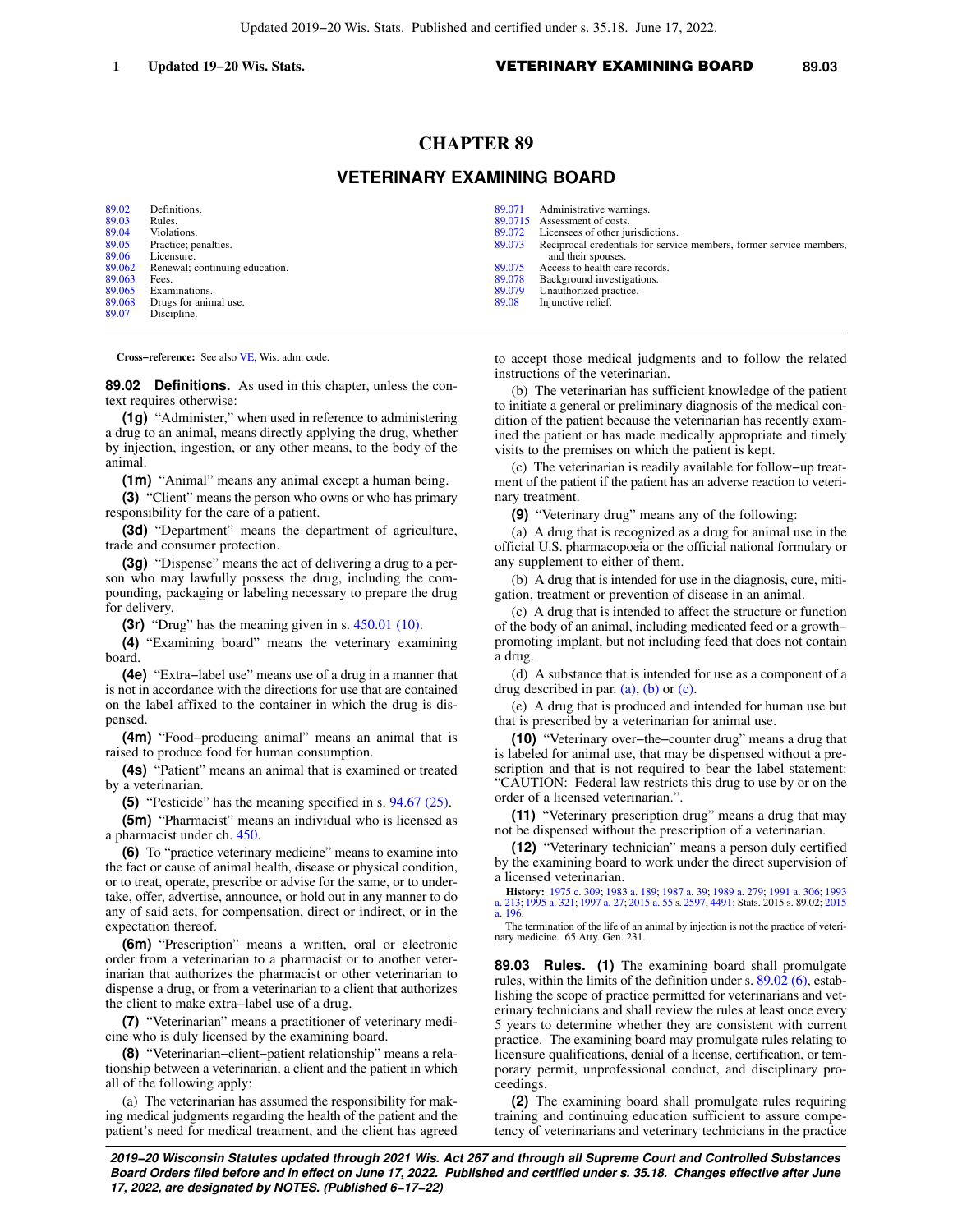## **89.03** VETERINARY EXAMINING BOARD **Updated 19−20 Wis. Stats. 2**

of veterinary medicine, except that the board may not require training or continuing education concerning the use, handling, distribution, and disposal of pesticides other than for disciplinary purposes.

**(3)** The examining board shall promulgate rules specifying a procedure for addressing allegations that a person licensed or certified by the veterinary examining board under this chapter has practiced as a veterinarian or veterinary technician while impaired by alcohol or other drugs or that his or her ability to practice is impaired by alcohol or other drugs, and for assisting a person licensed by the veterinary examining board under this chapter who requests to participate in the procedure or who requests assistance in obtaining mental health services. In promulgating rules under this subsection, the examining board shall seek to facilitate early identification of chemically dependent veterinarians or veterinary technicians and encourage their rehabilitation. The rules promulgated under this subsection may be used in conjunction with the formal disciplinary process under this chapter. The examining board may contract with another entity to administer the procedure specified under the rules promulgated under this subsection.

**History:** [1987 a. 39](https://docs.legis.wisconsin.gov/document/acts/1987/39); [1989 a. 279](https://docs.legis.wisconsin.gov/document/acts/1989/279); [1995 a. 321](https://docs.legis.wisconsin.gov/document/acts/1995/321); [2003 a. 103](https://docs.legis.wisconsin.gov/document/acts/2003/103); [2009 a. 139;](https://docs.legis.wisconsin.gov/document/acts/2009/139) [2015](https://docs.legis.wisconsin.gov/document/acts/2015/55) [a. 55](https://docs.legis.wisconsin.gov/document/acts/2015/55) s. [4492](https://docs.legis.wisconsin.gov/document/acts/2015/55,%20s.%204492); Stats. 2015 s. 89.03; [2017 a. 59](https://docs.legis.wisconsin.gov/document/acts/2017/59).

**Cross−reference:** See also [VE](https://docs.legis.wisconsin.gov/document/administrativecode/VE), Wis. adm. code.

**89.04 Violations.** The chairperson of the examining board shall institute actions for violations of this chapter by any person and for violations of ch. [450](https://docs.legis.wisconsin.gov/document/statutes/ch.%20450) or [961](https://docs.legis.wisconsin.gov/document/statutes/ch.%20961) by veterinarians. The district attorney of the county in which the offense is committed shall promptly prosecute any such violation upon being informed thereof, from any source.

**History:** [1985 a. 146;](https://docs.legis.wisconsin.gov/document/acts/1985/146) [1993 a. 184;](https://docs.legis.wisconsin.gov/document/acts/1993/184) [1995 a. 448](https://docs.legis.wisconsin.gov/document/acts/1995/448); [2015 a. 55](https://docs.legis.wisconsin.gov/document/acts/2015/55) s. [4493;](https://docs.legis.wisconsin.gov/document/acts/2015/55,%20s.%204493) Stats. 2015 s. 89.04.

**89.05 Practice; penalties. (1)** Except as provided under sub. [\(2\)](https://docs.legis.wisconsin.gov/document/statutes/89.05(2)) and ss. [256.155](https://docs.legis.wisconsin.gov/document/statutes/256.155) and [257.03,](https://docs.legis.wisconsin.gov/document/statutes/257.03) no person may offer to practice, advertise to practice or practice veterinary medicine, or use, in connection with his or her name, any title or description which may convey the impression that he or she is a veterinarian, without a license or temporary permit from the examining board. For purposes of this subsection, a person who makes extra−label use of a drug on an animal without a prescription or in any manner not authorized by that prescription is considered to be practicing veterinary medicine.

**(2)** No veterinary license or temporary permit is required for the following activities or persons:

(a) Artificial insemination, or for continuing the practice of pregnancy examinations of animals when such practice was engaged in prior to February 11, 1968.

(b) Castrating male livestock, as defined in s. [95.68 \(1\) \(d\)](https://docs.legis.wisconsin.gov/document/statutes/95.68(1)(d)) or for dehorning or branding animals.

(c) Students at a veterinary college approved by the examining board.

(d) Certified veterinary technicians while working under the direct supervision of a veterinarian.

(e) Employees of the federal government while engaged in their official duties.

(f) Employees of an educational or research institution while engaged in teaching or research. This paragraph does not apply to employees of a school of veterinary medicine in this state who practice veterinary medicine on privately owned animals.

(g) Employees of a school of veterinary medicine in this state who practice veterinary medicine on privately owned animals only as a part of their employment and who are licensed under s. [89.06 \(2m\)](https://docs.legis.wisconsin.gov/document/statutes/89.06(2m)).

(h) Graduates of schools outside the United States and Canada who are enrolled in the educational commission for foreign veterinary graduates certification program of the American Veterinary Medical Association while completing the required year of clinical assessment under the supervision of a veterinarian.

**(3)** Any person violating this section may for the first offense be fined not more than \$1,000, and for any 2nd offense within 3 years be fined not more than \$3,000.

**History:** [1975 c. 309;](https://docs.legis.wisconsin.gov/document/acts/1975/309) [1977 c. 418;](https://docs.legis.wisconsin.gov/document/acts/1977/418) [1979 c. 337](https://docs.legis.wisconsin.gov/document/acts/1979/337); [1981 c. 125](https://docs.legis.wisconsin.gov/document/acts/1981/125); [1987 a. 39;](https://docs.legis.wisconsin.gov/document/acts/1987/39) [1991](https://docs.legis.wisconsin.gov/document/acts/1991/306) [a. 306;](https://docs.legis.wisconsin.gov/document/acts/1991/306) [1995 a. 321;](https://docs.legis.wisconsin.gov/document/acts/1995/321) [2005 a. 96](https://docs.legis.wisconsin.gov/document/acts/2005/96), [237](https://docs.legis.wisconsin.gov/document/acts/2005/237); [2009 a. 42;](https://docs.legis.wisconsin.gov/document/acts/2009/42) [2015 a. 55](https://docs.legis.wisconsin.gov/document/acts/2015/55) s. [4494;](https://docs.legis.wisconsin.gov/document/acts/2015/55,%20s.%204494) Stats. 2015 s. 89.05; [2017 a. 166](https://docs.legis.wisconsin.gov/document/acts/2017/166).

A license under sub. (2) (a) is not required for person to engage in artificial insemination of animals but is required for persons engaged in pregnancy examinations who were not engaged in practice prior to February 11, 1968. [78 Atty. Gen. 236.](https://docs.legis.wisconsin.gov/document/oag/vol78-236)

**89.06 Licensure. (1)** Except as provided under ss. [89.072](https://docs.legis.wisconsin.gov/document/statutes/89.072) and [89.073](https://docs.legis.wisconsin.gov/document/statutes/89.073), veterinary licenses shall be issued only to persons who successfully pass an examination conducted by the examining board and pay the fee established under s. [89.063.](https://docs.legis.wisconsin.gov/document/statutes/89.063) An applicant for an initial license shall be a graduate of a veterinary college that has been approved by the examining board or have successfully completed either the educational commission for foreign veterinary graduates certification program of the American Veterinary Medical Association or the program for the assessment of veterinary education equivalence offered by the American Association of Veterinary State Boards. Persons who qualify for examination may be granted temporary permits to engage in the practice of veterinary medicine in the employment and under the supervision of a veterinarian until the results of the next examination conducted by the examining board are available. In case of failure at any examination, the applicant shall have the privilege of taking subsequent examinations, upon the payment of another fee for each examination.

**(2m)** (a) Upon application, the examining board may issue a veterinary faculty license to an employee of a school of veterinary medicine in this state who has received the degree of doctor of veterinary medicine from a veterinary college approved by the examining board or if the examining board determines that the person possesses substantially equivalent qualifications. A person holding a veterinary faculty license may practice veterinary medicine on privately owned animals only within the scope of the person's employment at the school.

(b) Upon application, the examining board may grant a veterinary postgraduate training permit to a person undertaking intern or resident training at a school of veterinary medicine in this state. The only purpose of the veterinary postgraduate training permit is to provide opportunities in this state for the postgraduate education of persons who have received the degree of doctor of veterinary medicine or an equivalent degree but who have not yet met the requirements for licensure in this state. Issuance of a postgraduate training permit does not modify in any respect the requirements for licensure to practice veterinary medicine in this state, and a permit holder may practice veterinary medicine on privately owned animals only within the scope of the permit holder's internship or residency program. Violation of this restriction or of any applicable provision of this chapter constitutes cause for revocation of the permit.

(c) A license issued under this subsection expires upon termination of the licensee's employment at a school of veterinary medicine in this state. A postgraduate training permit expires upon termination of the permit holder's internship or residency program.

**(3)** A veterinary technician certification may be issued only to a person who is at least 18 years of age and has either:

(a) Successfully completed a 4−semester course of study in animal technology or its equivalent, at a technical school or college approved by the examining board, and has passed an examination, administered by the examining board, which establishes that the applicant's knowledge of animals and their treatment is sufficient to qualify the applicant as a veterinary technician; or

(b) Been an employee of a veterinarian for a total of 2 years and has passed an examination, administered by the examining board, which establishes that the applicant's knowledge of animals and their treatment is sufficient to qualify the applicant as a veterinary technician. The 2−year employment requirement of this paragraph shall include at least 50 percent of the applicant's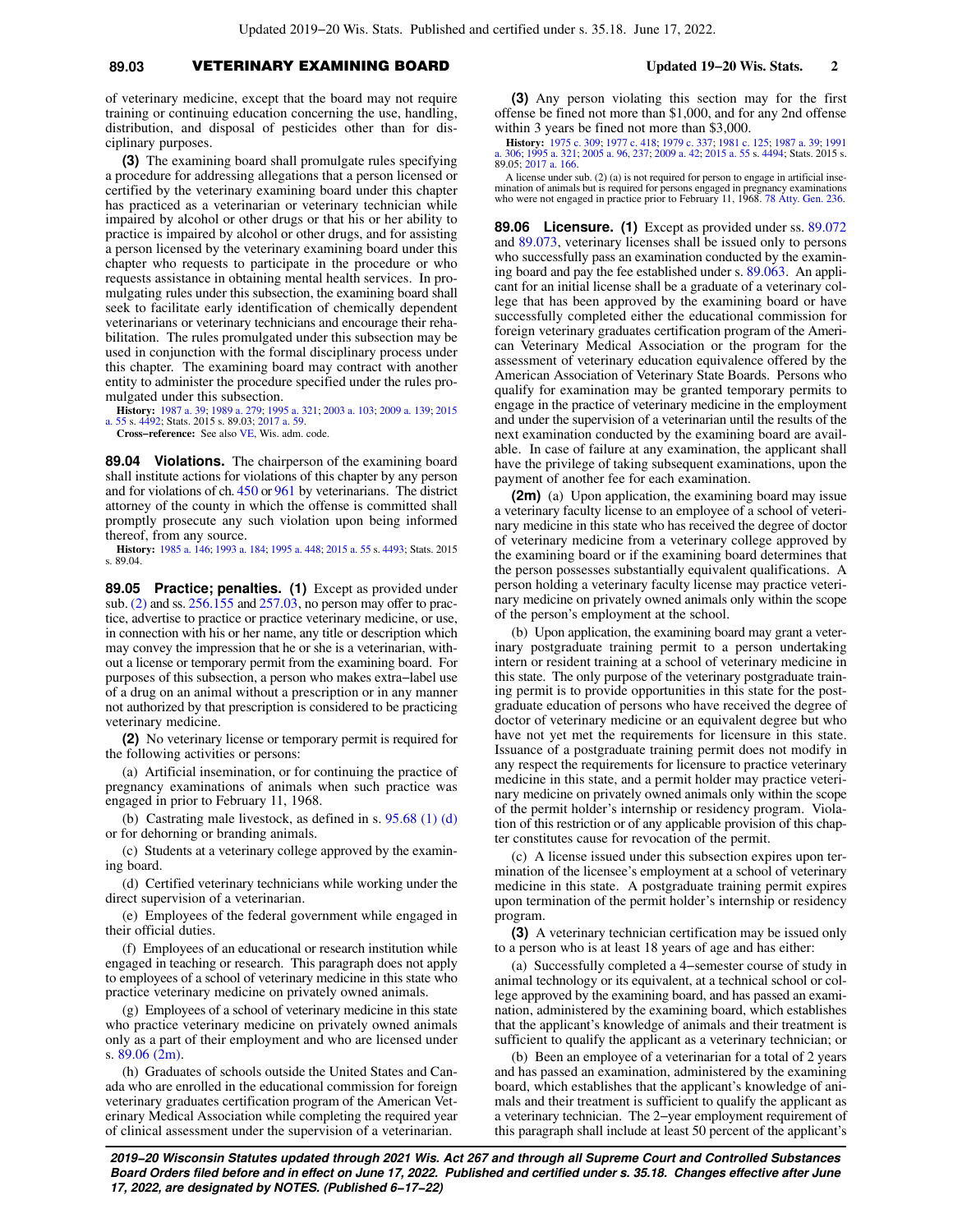time spent in practical field experience and the remainder of the applicant's time spent in laboratory work, office procedure, and technical veterinary training with a veterinarian.

**History:** [1971 c. 213](https://docs.legis.wisconsin.gov/document/acts/1971/213) s. [5;](https://docs.legis.wisconsin.gov/document/acts/1971/213,%20s.%205) [1975 c. 309](https://docs.legis.wisconsin.gov/document/acts/1975/309); [1977 c. 29,](https://docs.legis.wisconsin.gov/document/acts/1977/29) [418](https://docs.legis.wisconsin.gov/document/acts/1977/418); [1979 c. 34](https://docs.legis.wisconsin.gov/document/acts/1979/34) s. [2102 \(58\)](https://docs.legis.wisconsin.gov/document/acts/1979/34,%20s.%202102) [\(b\);](https://docs.legis.wisconsin.gov/document/acts/1979/34,%20s.%202102) [1981 c. 125](https://docs.legis.wisconsin.gov/document/acts/1981/125); [1985 a. 182](https://docs.legis.wisconsin.gov/document/acts/1985/182) s. [57](https://docs.legis.wisconsin.gov/document/acts/1985/182,%20s.%2057); [1987 a. 39;](https://docs.legis.wisconsin.gov/document/acts/1987/39) [1991 a. 39;](https://docs.legis.wisconsin.gov/document/acts/1991/39) [1995 a. 321](https://docs.legis.wisconsin.gov/document/acts/1995/321); [2001 a. 76](https://docs.legis.wisconsin.gov/document/acts/2001/76); [2003 a. 103](https://docs.legis.wisconsin.gov/document/acts/2003/103); [2009 a. 396](https://docs.legis.wisconsin.gov/document/acts/2009/396); [2015 a. 55](https://docs.legis.wisconsin.gov/document/acts/2015/55) s. [4495](https://docs.legis.wisconsin.gov/document/acts/2015/55,%20s.%204495); Stats. 2015 s. 89.06; [2015 a. 179](https://docs.legis.wisconsin.gov/document/acts/2015/179); [2017](https://docs.legis.wisconsin.gov/document/acts/2017/365) [a. 365](https://docs.legis.wisconsin.gov/document/acts/2017/365) s. [111.](https://docs.legis.wisconsin.gov/document/acts/2017/365,%20s.%20111)

**Cross−reference:** See also chs. [VE 3](https://docs.legis.wisconsin.gov/document/administrativecode/ch.%20VE%203), [4](https://docs.legis.wisconsin.gov/document/administrativecode/ch.%20VE%204), [5](https://docs.legis.wisconsin.gov/document/administrativecode/ch.%20VE%205), [6,](https://docs.legis.wisconsin.gov/document/administrativecode/ch.%20VE%206) [8,](https://docs.legis.wisconsin.gov/document/administrativecode/ch.%20VE%208) and [10,](https://docs.legis.wisconsin.gov/document/administrativecode/ch.%20VE%2010) Wis. adm. code.

The examining board lacks authority to condition the renewal of licenses upon either reexamination or continuing education. 65 Atty. Gen. 35.

**89.062 Renewal; continuing education. (1)** RENEWAL. The renewal date for veterinary licenses and veterinary technician certifications is December 15 of each odd−numbered year, and the renewal fees for such licenses and certifications are determined by the department under s. [89.063](https://docs.legis.wisconsin.gov/document/statutes/89.063).

**(2)** CONTINUING EDUCATION. (a) Except as provided in sub. [\(3\)](https://docs.legis.wisconsin.gov/document/statutes/89.062(3)), the examining board may not renew a veterinary license unless the applicant certifies that he or she has completed, during the preceding 2−year licensure period, at least 30 hours of continuing education programs or courses approved by the examining board.

(b) Except as provided in sub.  $(3)$ , the examining board may not renew a veterinary technician certification unless the applicant certifies that he or she has completed, during the preceding 2−year certification period, at least 15 hours of continuing education programs or courses approved by the examining board.

(c) If any complaint is made against a veterinarian or veterinary technician, the examining board may require the veterinarian or veterinary technician to submit proof of the continuing education programs or courses that he or she has completed during the preceding 2−year licensure or certification period.

**(3)** EXCEPTIONS. (a) Subsection [\(2\) \(a\)](https://docs.legis.wisconsin.gov/document/statutes/89.062(2)(a)) and [\(b\)](https://docs.legis.wisconsin.gov/document/statutes/89.062(2)(b)) does not apply to an applicant who applies to renew a license or certification that expires on the first expiration date after initial issuance of the license or certification.

(b) The examining board may waive the requirements of sub. [\(2\) \(a\)](https://docs.legis.wisconsin.gov/document/statutes/89.062(2)(a)) or [\(b\)](https://docs.legis.wisconsin.gov/document/statutes/89.062(2)(b)) if it finds that exceptional circumstances, such as prolonged illness, disability, or other similar circumstances, have prevented an applicant from meeting the requirements.

**History:** [2003 a. 103](https://docs.legis.wisconsin.gov/document/acts/2003/103) ss. [2,](https://docs.legis.wisconsin.gov/document/acts/2003/103,%20s.%202) [4](https://docs.legis.wisconsin.gov/document/acts/2003/103,%20s.%204); [2007 a. 20;](https://docs.legis.wisconsin.gov/document/acts/2007/20) [2015 a. 55](https://docs.legis.wisconsin.gov/document/acts/2015/55) s. [4496;](https://docs.legis.wisconsin.gov/document/acts/2015/55,%20s.%204496) Stats. 2015 s. 89.062.

**89.063 Fees.** The department shall determine by rule the fees for each initial license, certification, and permit issued under ss. [89.06,](https://docs.legis.wisconsin.gov/document/statutes/89.06) [89.072](https://docs.legis.wisconsin.gov/document/statutes/89.072), and [89.073](https://docs.legis.wisconsin.gov/document/statutes/89.073), and, if applicable, for renewal of the license, certification, or permit, including late fees, based on the department's administrative and enforcement costs under this chapter. The department shall notify the holder of each such license, certification, or permit of any fee adjustment under this subsection that affects that license, certification, or permit holder.

**History:** [2015 a. 55,](https://docs.legis.wisconsin.gov/document/acts/2015/55) [179.](https://docs.legis.wisconsin.gov/document/acts/2015/179)

**89.065 Examinations. (1)** Examinations under this chapter shall be designed to determine whether an applicant is competent to engage in the practice of veterinary medicine and shall be administered at least once annually. Examinations shall be objective and reliable, reasonably related to the skills likely to be needed by an applicant and seek to determine the applicant's preparedness to exercise such skills.

**(2)** The examining board may require passage of a nationally recognized examination if the examination meets basic standards of objectivity. The examining board may administer a state written examination in elements of practice that are not covered in a national examination. The examining board may administer a practical or oral examination if such an examination tests knowledge and skills that cannot be measured or tested in a written examination.

**(3)** The passing score on examinations for licensure and certification shall be determined by the examining board to repre-

### **3 Updated 19−20 Wis. Stats.** VETERINARY EXAMINING BOARD **89.068**

sent a standard of minimum competency in the profession, as established by the examining board by rule.

**History:** [1987 a. 39](https://docs.legis.wisconsin.gov/document/acts/1987/39); [2015 a. 55](https://docs.legis.wisconsin.gov/document/acts/2015/55) s. [4497](https://docs.legis.wisconsin.gov/document/acts/2015/55,%20s.%204497); Stats. 2015 s. 89.065.

**Cross−reference:** See also ch. [VE 2,](https://docs.legis.wisconsin.gov/document/administrativecode/ch.%20VE%202) Wis. adm. code.

**89.068 Drugs for animal use. (1)** PRESCRIBING; DIS-PENSING. (a) *Extra−label use on animal; prescription required.* No person may make extra−label use of a drug on an animal without a prescription or in any manner not authorized by that prescription.

(b) *Form of prescription.* A prescription shall include all of the following:

1. The name and address of the veterinarian and, if the prescription is a written order, the signature of the veterinarian.

2. The name and address of the client.

3. The species and identity of the patient for which the prescription is issued.

4. The name, strength and quantity of the drug prescribed.

5. The date on which the prescription is issued.

6. The directions for administering the drug.

7. If the patient is a food−producing animal, the withdrawal time for the veterinary drug.

8. If the prescription authorizes extra−label use, the manner in which the client may use the drug.

9. Any cautionary statements required by law.

(c) *Prescribing, dispensing and administering requirements for veterinarian.* A veterinarian may not do any of the following:

1. Prescribe for or dispense to a client a veterinary prescription drug or a drug for extra−label use without personally examining the patient unless a veterinary−client−patient relationship exists between the veterinarian, client and patient and the veterinarian determines that the client has sufficient knowledge to administer the drug properly.

2. Prescribe or dispense a veterinary prescription drug to a client unless the veterinarian indicates in the appropriate records described under sub. [\(3\)](https://docs.legis.wisconsin.gov/document/statutes/89.068(3)), within 72 hours after the prescription is issued or the drug is dispensed, that the prescription has been issued or that the drug has been dispensed.

3. Prescribe a drug to a client for extra−label use on a patient unless all of the following apply:

a. A veterinary−client−patient relationship exists between the veterinarian, client and patient and the veterinarian has made a careful medical diagnosis of the condition of the patient within the context of that veterinarian−client−patient relationship.

b. The veterinarian determines that there is no drug that is marketed specifically to treat the patient's diagnosed condition, or determines that all of the drugs that are marketed for that purpose are clinically ineffective.

c. The veterinarian recommends procedures for the client to follow to ensure that the identity of the patient will be maintained.

d. If the patient is a food−producing animal, the veterinarian prescribes a sufficient time period for drug withdrawal before the food from the patient may be marketed.

4. Transmit a prescription electronically unless the client approves the transmission and the prescription is transmitted to a pharmacist or veterinarian designated by the client.

**(2)** LABELING. A veterinarian or pharmacist may not dispense a drug that has been prepared, mixed, formulated or packaged by the veterinarian or pharmacist unless the veterinarian or pharmacist affixes to the container in which the drug is dispensed a label containing all of the information specified in sub. [\(1\) \(b\)](https://docs.legis.wisconsin.gov/document/statutes/89.068(1)(b)), except the address of the client. A veterinarian or pharmacist may not dispense a veterinary prescription drug that has been prepackaged by its manufacturer for dispensing unless the veterinarian or pharmacist affixes to the container in which the drug is dispensed a label containing all of the information speci-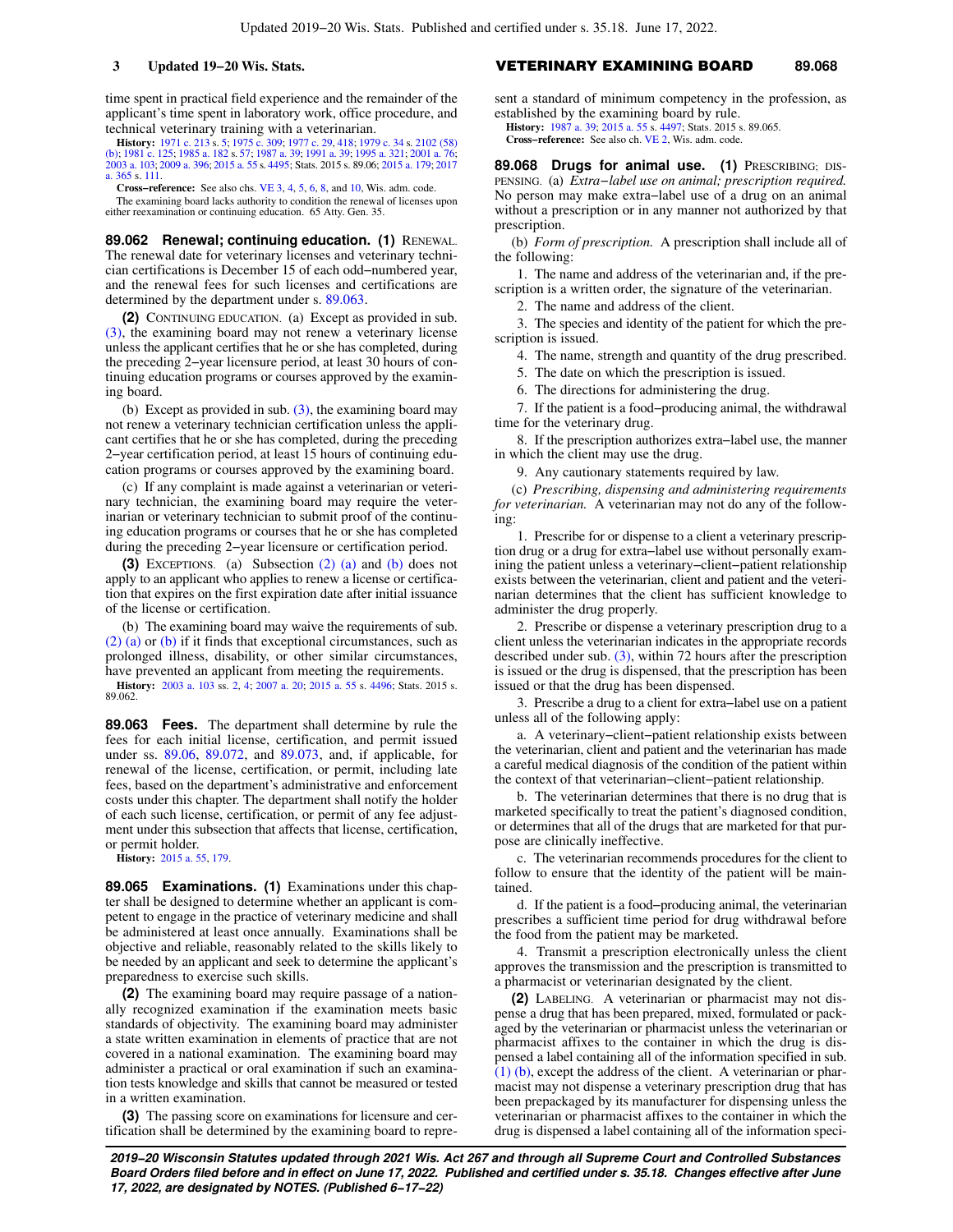## **89.068** VETERINARY EXAMINING BOARD **Updated 19−20 Wis. Stats. 4**

fied in sub.  $(1)$  (b), except the address of the client. A veterinarian or pharmacist may dispense a veterinary over−the− counter drug without affixing any information to the container in which the drug is dispensed if a label that has been affixed to the container by its manufacturer provides adequate information for its use.

**(3)** PRESCRIPTION RECORDS. A veterinarian shall maintain complete records of each veterinary prescription drug that the veterinarian receives, prescribes, dispenses or administers, and of each prescription issued by the veterinarian that authorizes extra−label use. Records of each veterinary prescription drug shall include the name of each veterinary prescription drug that is received, the name and address of the person from whom the drug is received and the date and quantity received, the name and address of the person to whom the drug is dispensed and the date and quantity dispensed and, if the veterinarian prescribes or administers the drug, the information specified in sub. [\(1\) \(b\).](https://docs.legis.wisconsin.gov/document/statutes/89.068(1)(b)) Records of each prescription authorizing extra−label use shall include the information specified in sub.  $(1)$  (b). A veterinarian shall maintain records of each veterinary prescription drug under this subsection for not less than 3 years after the date on which the veterinarian prescribes, dispenses or administers the drug or extra−label use.

**(4)** ENFORCEMENT. (a) *Inspections.* Except as provided in par. [\(b\),](https://docs.legis.wisconsin.gov/document/statutes/89.068(4)(b)) if the examining board has reason to believe that a person is violating or has violated this section, the examining board, the attorney general or the district attorney of the proper county may do any of the following:

1. Inspect the premises on which the person possesses, prescribes, dispenses, labels or administers veterinary drugs.

2. Inspect pertinent records, equipment, materials, containers or facilities that are relevant to determining whether the person is violating or has violated this section.

3. Collect relevant samples of veterinary drugs.

(b) *Records exempt from inspection.* The examining board, attorney general or district attorney may not inspect a person's financial, pricing, personnel or sales records under this subsection, other than the records described under sub. [\(3\).](https://docs.legis.wisconsin.gov/document/statutes/89.068(3))

**History:** [1991 a. 306](https://docs.legis.wisconsin.gov/document/acts/1991/306); [1997 a. 27;](https://docs.legis.wisconsin.gov/document/acts/1997/27) [2015 a. 55](https://docs.legis.wisconsin.gov/document/acts/2015/55) s. [4498;](https://docs.legis.wisconsin.gov/document/acts/2015/55,%20s.%204498) Stats. 2015 s. 89.068.

**89.07 Discipline. (1)** In this section, "unprofessional conduct" includes, but is not limited to:

(a) Making any materially false statement or giving any materially false information in connection with an application for a license or for renewal or reinstatement of a license or in making a report to the examining board.

(b) Violating this chapter or any federal or state statute or rule that substantially relates to the practice of veterinary medicine.

(c) Practicing veterinary medicine while the person's ability to practice is impaired by alcohol or other drugs or physical or mental disability or disease.

(d) Engaging in false, misleading or deceptive advertising.

(e) Making a substantial misrepresentation in the course of practice which is relied upon by a client.

(f) Engaging in conduct in the practice of veterinary medicine which evidences a lack of knowledge or ability to apply professional principles or skills.

(fm) Handling, distributing, using or disposing of pesticides in violation of ss. [94.67](https://docs.legis.wisconsin.gov/document/statutes/94.67) to [94.71](https://docs.legis.wisconsin.gov/document/statutes/94.71) or the rules promulgated under ss. [94.67](https://docs.legis.wisconsin.gov/document/statutes/94.67) to [94.71.](https://docs.legis.wisconsin.gov/document/statutes/94.71)

(g) Obtaining or attempting to obtain compensation by fraud or deceit.

(h) Violating any order of the examining board.

**(2)** Subject to subch. [II of ch. 111,](https://docs.legis.wisconsin.gov/document/statutes/subch.%20II%20of%20ch.%20111) the examining board may, by order, reprimand any person holding a license, certificate, or permit under this chapter or deny, revoke, suspend, limit, or any combination thereof, the person's license, certification, or permit if the person has:

(a) Engaged in unprofessional conduct.

(b) Been adjudicated mentally incompetent by a court.

(c) Been found guilty of an offense the circumstances of which substantially relate to the practice of veterinary medicine.

**(3)** In addition to or in lieu of a reprimand or denial, limitation, suspension, or revocation of a license, certification, or permit under sub.  $(2)$ , the examining board may assess against the applicant for or the holder of the license, certification, or permit a forfeiture of not more than \$5,000 for each violation of s. [89.068.](https://docs.legis.wisconsin.gov/document/statutes/89.068)

**History:** [1987 a. 39;](https://docs.legis.wisconsin.gov/document/acts/1987/39) [1989 a. 279;](https://docs.legis.wisconsin.gov/document/acts/1989/279) [1991 a. 306](https://docs.legis.wisconsin.gov/document/acts/1991/306); [2015 a. 55](https://docs.legis.wisconsin.gov/document/acts/2015/55) s. [4499;](https://docs.legis.wisconsin.gov/document/acts/2015/55,%20s.%204499) Stats. 2015 s. 89.07.

**Cross−reference:** See also ch. [VE 7](https://docs.legis.wisconsin.gov/document/administrativecode/ch.%20VE%207) and [9](https://docs.legis.wisconsin.gov/document/administrativecode/ch.%20VE%209), Wis. adm. code.

**89.071 Administrative warnings. (1)** If the examining board determines during an investigation of a complaint against a person holding a license, certification, or permit issued under s. [89.06,](https://docs.legis.wisconsin.gov/document/statutes/89.06) [89.072](https://docs.legis.wisconsin.gov/document/statutes/89.072), or [89.073](https://docs.legis.wisconsin.gov/document/statutes/89.073) that there is evidence that the credential holder committed misconduct, the examining board may close the investigation by issuing an administrative warning to the credential holder if the examining board determines that no further disciplinary action is warranted, the complaint involves a first occurrence of a minor violation, and the issuance of an administrative warning adequately protects the public.

**(2)** A credential holder may obtain review of an administrative warning through a personal appearance before the examining board.

**(3)** (a) An administrative warning does not constitute an adjudication of guilt or the imposition of discipline and, except as provided in par. [\(b\),](https://docs.legis.wisconsin.gov/document/statutes/89.071(3)(b)) may not be used as evidence that the credential holder is guilty of the alleged misconduct.

(b) If the examining board receives a subsequent complaint of misconduct by a credential holder against whom the examining board issued an administrative warning, the examining board may reopen the matter that gave rise to the administrative warning and commence disciplinary proceedings against the credential holder, and the administrative warning may be used as evidence in a subsequent disciplinary proceeding that the credential holder had actual notice that the misconduct that was the basis for the administrative warning was contrary to law.

**(4)** The record that an administrative warning was issued shall be a public record. The contents of the administrative warning shall be private and confidential.

**History:** [2015 a. 179.](https://docs.legis.wisconsin.gov/document/acts/2015/179)

**89.0715 Assessment of costs. (1)** In this section, "costs of the proceeding" means all of the following:

(a) Compensation and reasonable expenses of hearing examiners and prosecuting attorneys for the department and examining board.

(b) A reasonable disbursement for the service of process or other papers.

(c) Amounts actually paid out for certified copies of records in any public office and for postage, telephoning, adverse examinations and depositions, copies, expert witness fees, and witness fees and expenses.

(d) Compensation and reasonable expenses of experts and investigators.

(e) Compensation and reasonable expenses of a reporter for recording and transcribing testimony.

**(2)** In any disciplinary proceeding against a holder of a license, certification, or permit issued under s. [89.06,](https://docs.legis.wisconsin.gov/document/statutes/89.06) [89.072,](https://docs.legis.wisconsin.gov/document/statutes/89.072) or [89.073](https://docs.legis.wisconsin.gov/document/statutes/89.073) in which the examining board orders suspension, limitation, or revocation of the credential or reprimands the credential holder, the examining board may, in addition to imposing discipline, assess all or part of the costs of the proceeding against the credential holder. Costs assessed under this subsection are payable to the department. Interest shall accrue on costs assessed under this subsection at a rate of 12 percent per year beginning on the date that payment of the costs are due as ordered by the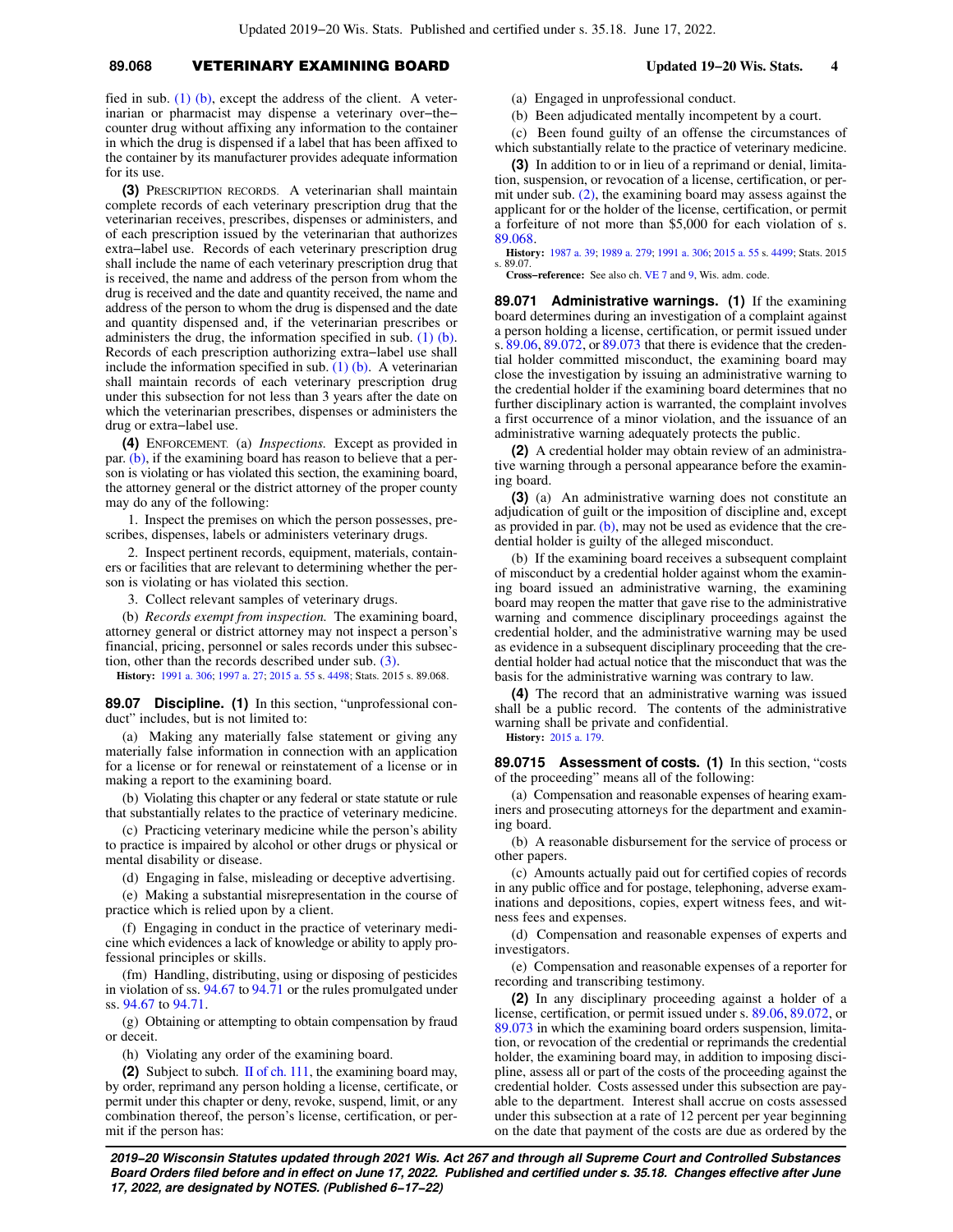examining board. Upon the request of the department, the department of justice may commence an action to recover costs assessed under this subsection and any accrued interest.

**(3)** In addition to any other discipline imposed, if the examining board assesses costs of the proceeding to a credential holder under sub. [\(2\)](https://docs.legis.wisconsin.gov/document/statutes/89.0715(2)), the examining board may not restore, renew, or otherwise issue any credential to the holder until the holder has made payment to the department under sub. [\(2\)](https://docs.legis.wisconsin.gov/document/statutes/89.0715(2)) in the full amount assessed, together with all accrued interest.

**History:** [2015 a. 179](https://docs.legis.wisconsin.gov/document/acts/2015/179).

**89.072 Licensees of other jurisdictions. (1)** Upon application and payment of the fee established under s. [89.063,](https://docs.legis.wisconsin.gov/document/statutes/89.063) the examining board may issue a license to practice veterinary medicine to any person licensed to practice veterinary medicine in another state or territory of the United States or in another country if the applicant is not currently under investigation and has never been disciplined by the licensing authority in the other state, territory or country, has not been found guilty of a crime the circumstances of which are substantially related to the practice of veterinary medicine, is not currently a party in pending litigation in which it is alleged that the applicant is liable for damages for acts committed in the course of practice and has never been found liable for damages for acts committed in the course of practice which evidenced a lack of ability or fitness to practice.

**(2)** Upon application and payment of the fee established under s. [89.063](https://docs.legis.wisconsin.gov/document/statutes/89.063), the examining board may issue a temporary consulting permit to practice veterinary medicine in this state for up to 60 days per year to any nonresident licensed to practice veterinary medicine in another state or territory of the United States or in another country.

**History:** [1987 a. 39;](https://docs.legis.wisconsin.gov/document/acts/1987/39) [2015 a. 55](https://docs.legis.wisconsin.gov/document/acts/2015/55) s. [4500](https://docs.legis.wisconsin.gov/document/acts/2015/55,%20s.%204500); Stats. 2015 s. 89.072.

#### **89.073 Reciprocal credentials for service members, former service members, and their spouses. (1)** In this section:

(a) "Former service member" means a person who was discharged from the U.S. armed forces under conditions other than dishonorable within 4 years of the date on which the service member or the spouse of the service member applies for a license, certification, or permit under this section.

(b) "Service member" means a member of the U.S. armed forces, a reserve unit of the U.S. armed forces, or the national guard of any state.

(c) "Spouse" includes the spouse of a person who died while in service in the U.S. armed forces or in forces incorporated as part of the U.S. armed forces.

**(2)** The examining board shall grant a license, certification, or permit specified under s. [89.06](https://docs.legis.wisconsin.gov/document/statutes/89.06) to an individual who the examining board determines meets all of the following requirements:

(a) The individual applies for a credential under this section on a form prescribed by the examining board.

(b) The individual is a service member, a former service member, or the spouse of a service member or former service member and resides in this state.

(c) The individual holds a credential that was granted by a governmental authority in a jurisdiction outside this state that qualifies the individual to perform the acts authorized under the appropriate credential specified under s. [89.06](https://docs.legis.wisconsin.gov/document/statutes/89.06).

(d) The individual pays the fee established under s. [89.063.](https://docs.legis.wisconsin.gov/document/statutes/89.063)

(f) The individual is in good standing with the governmental authorities in every jurisdiction outside this state that have granted the individual a credential that qualifies the individual to perform acts authorized under the appropriate credential specified under s. [89.06](https://docs.legis.wisconsin.gov/document/statutes/89.06).

**(2m)** If an individual is unable to provide documentation that the individual is a service member, former service member, or the spouse of a service member or former service member, the

### **5 Updated 19−20 Wis. Stats.** VETERINARY EXAMINING BOARD **89.079**

individual may submit an affidavit to the examining board stating that the individual is a service member, former service member, or the spouse of a service member or former service member.

**(3)** (a) A credential granted under this section expires on the renewal date specified in s. [89.062 \(1\),](https://docs.legis.wisconsin.gov/document/statutes/89.062(1)) except that if the first renewal date specified in s. [89.062 \(1\)](https://docs.legis.wisconsin.gov/document/statutes/89.062(1)) after the date on which the credential is granted is within 180 days of the date on which the credential is granted, the credential expires on the 2nd renewal date specified in s. [89.062 \(1\)](https://docs.legis.wisconsin.gov/document/statutes/89.062(1)) after the date on which the credential is granted.

(b) The examining board shall grant a renewed license, certification, or permit specified under s. [89.06](https://docs.legis.wisconsin.gov/document/statutes/89.06) to an applicant who pays the renewal fee specified under s. [89.063](https://docs.legis.wisconsin.gov/document/statutes/89.063) and satisfies the renewal requirements under s. [89.062](https://docs.legis.wisconsin.gov/document/statutes/89.062).

**(4)** The examining board shall expedite the issuance of a license, certification, or permit granted under this section.

**(5)** The examining board may promulgate rules necessary to implement this section.

**History:** [2015 a. 179;](https://docs.legis.wisconsin.gov/document/acts/2015/179) [2019 a. 143](https://docs.legis.wisconsin.gov/document/acts/2019/143).

**89.075 Access to health care records.** The owner of any animal patient of a veterinarian, or any other person who submits to the veterinarian a statement of written informed consent signed by the owner, may, upon request to the veterinarian:

**(1)** Receive a copy of the animal patient's health care records upon payment of reasonable costs.

**(2)** Have the animal patient's X−rays referred to another veterinarian of the owner's choice upon payment of reasonable costs.

**History:** [1987 a. 39](https://docs.legis.wisconsin.gov/document/acts/1987/39); [2015 a. 55](https://docs.legis.wisconsin.gov/document/acts/2015/55) s. [4501](https://docs.legis.wisconsin.gov/document/acts/2015/55,%20s.%204501); Stats. 2015 s. 89.075.

**89.078 Background investigations. (1)** The examining board may conduct an investigation to determine whether an applicant for a license, certification, or permit issued under s. [89.06](https://docs.legis.wisconsin.gov/document/statutes/89.06), [89.072,](https://docs.legis.wisconsin.gov/document/statutes/89.072) or [89.073](https://docs.legis.wisconsin.gov/document/statutes/89.073) satisfies any of the eligibility requirements specified for the license, certification, or permit, including, subject to ss. [111.321](https://docs.legis.wisconsin.gov/document/statutes/111.321), [111.322,](https://docs.legis.wisconsin.gov/document/statutes/111.322) and [111.335](https://docs.legis.wisconsin.gov/document/statutes/111.335), whether the applicant does not have an arrest or conviction record. In conducting an investigation under this subsection, the examining board may require an applicant to provide any information that is necessary for the investigation.

**(2)** A person holding a license, certification, or permit issued under s. [89.06,](https://docs.legis.wisconsin.gov/document/statutes/89.06) [89.072](https://docs.legis.wisconsin.gov/document/statutes/89.072), or [89.073](https://docs.legis.wisconsin.gov/document/statutes/89.073) who is convicted of a felony or misdemeanor anywhere shall send a notice of the conviction by 1st class mail to the examining board within 48 hours after the entry of the judgment of conviction. The examining board shall by rule determine what information and documentation the person holding the credential shall include with the written notice.

**(3)** The examining board may investigate whether an applicant for or holder of a license, certification, or permit issued under s. [89.06](https://docs.legis.wisconsin.gov/document/statutes/89.06), [89.072](https://docs.legis.wisconsin.gov/document/statutes/89.072), or [89.073](https://docs.legis.wisconsin.gov/document/statutes/89.073) has been charged with or convicted of a crime.

**History:** [2015 a. 55](https://docs.legis.wisconsin.gov/document/acts/2015/55), [179](https://docs.legis.wisconsin.gov/document/acts/2015/179).

**89.079 Unauthorized practice. (1)** The department may conduct investigations, hold hearings, and make findings as to whether a person has engaged in a practice or used a title without a credential required under this chapter.

**(2)** If, after holding a public hearing, the department determines that a person has engaged in a practice or used a title without a required credential, the department may issue a special order enjoining the person from continuing the practice or use of the title.

**(3)** In lieu of holding a public hearing, if the department has reason to believe that a person has engaged in a practice or used a title without a required credential, the department may petition the circuit court for a temporary restraining order or an injunction as provided in ch. [813.](https://docs.legis.wisconsin.gov/document/statutes/ch.%20813)